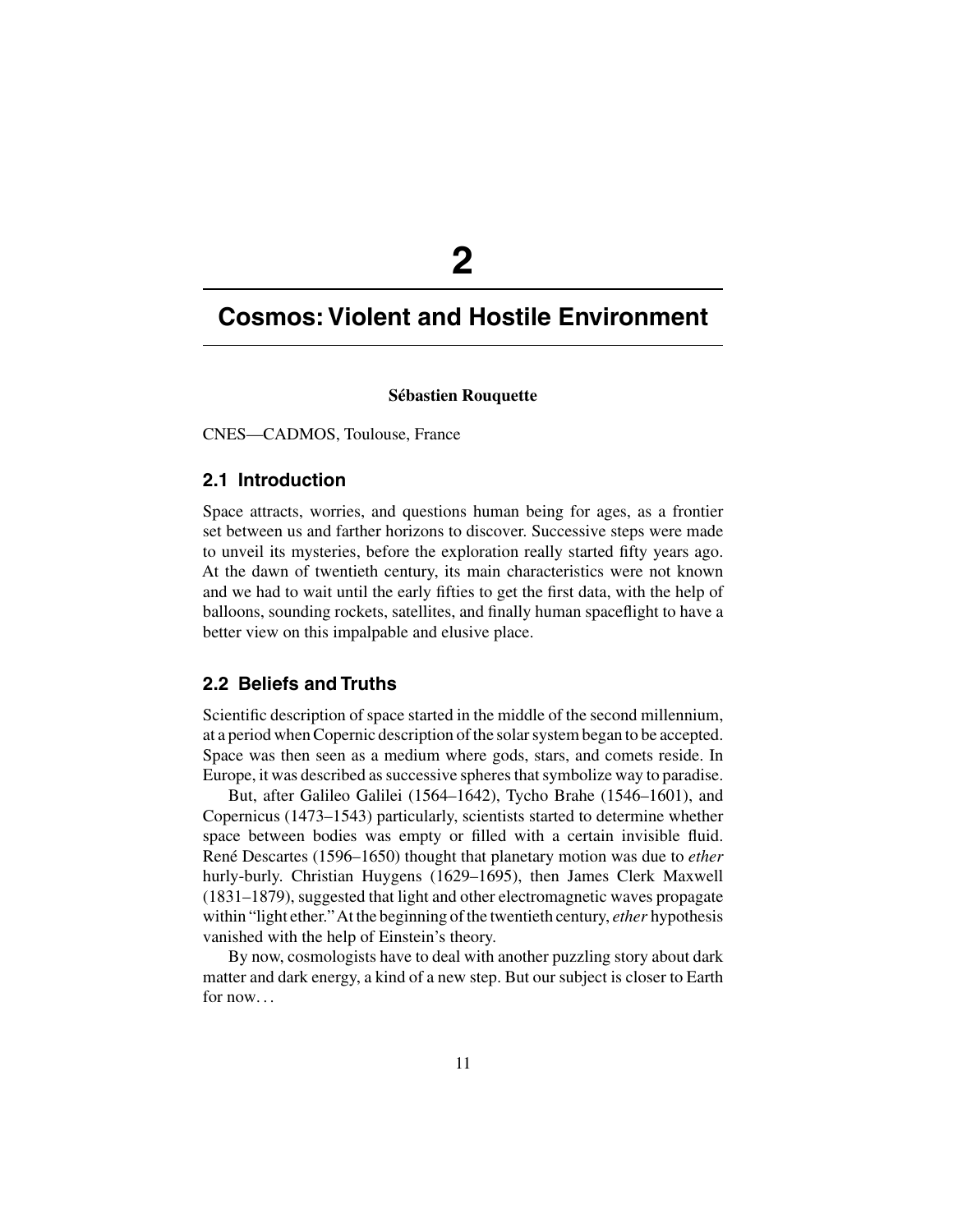#### 12 *Cosmos: Violent and Hostile Environment*

In the early fifties, some balloons and sounding rockets started to be launched at high latitude in order to study both the edge of the atmosphere and polar aurora phenomenon [1]. It brought the first data on the composition of upper atmosphere, ionosphere, and magnetosphere.

Then, the first human spaceflights sent men out of the protective shelter of Earth [1–4]. Again, these events were a way to answer a variety of questions. Particularly, it was believed that the space environment and weightlessness could deeply affect health and cause some irreversible damages to brain. Gagarin flight was not only a very unique event in a technical point of view, but also for the knowledge it brought on the brain behavior and adaptation in space.

We could now have the slight feeling that everything has been discovered on space. But many challenges are still facing us. We do not know how to safely send a crew to Mars. History of space exploration learnt that the cosmos is a violent and hostile environment!

# **2.3 Where Space Begins**

Earth is wrapped up in a protective shell made of atmosphere and magnetosphere. The atmosphere protects us from neutral particles and high-energy light waves. The magnetosphere extends at a long distance from Earth and acts as a shield against charged particles from solar wind and cosmic rays.

The Kármán line lies at an altitude of 100 km and commonly represents the boundary between Earth's atmosphere and outer space. This definition was endorsed by the Fédération Aéronautique Internationale (FAI), which is a standard setting and record-keeping international entity for aeronautics and astronautics.

At higher altitude, satellites can travel in radiation belts or out of the magnetosphere. This subject is detailed in other sections.

# **2.4 Satellite Environment**

Figure 2.1 shows vertical variation of temperature and pressure from sea level to 900 km. Above 100 km, the atmosphere becomes too thin to support aeronautical flight. There is also an abrupt increase in atmospheric temperature and interaction with solar wind.

Even if the density is lower than  $10^{-5}$  kg/m<sup>3</sup> at satellite altitude, space is not a complete vacuum. It has four major consequences that affect lifetime of satellites. See [5] for further details.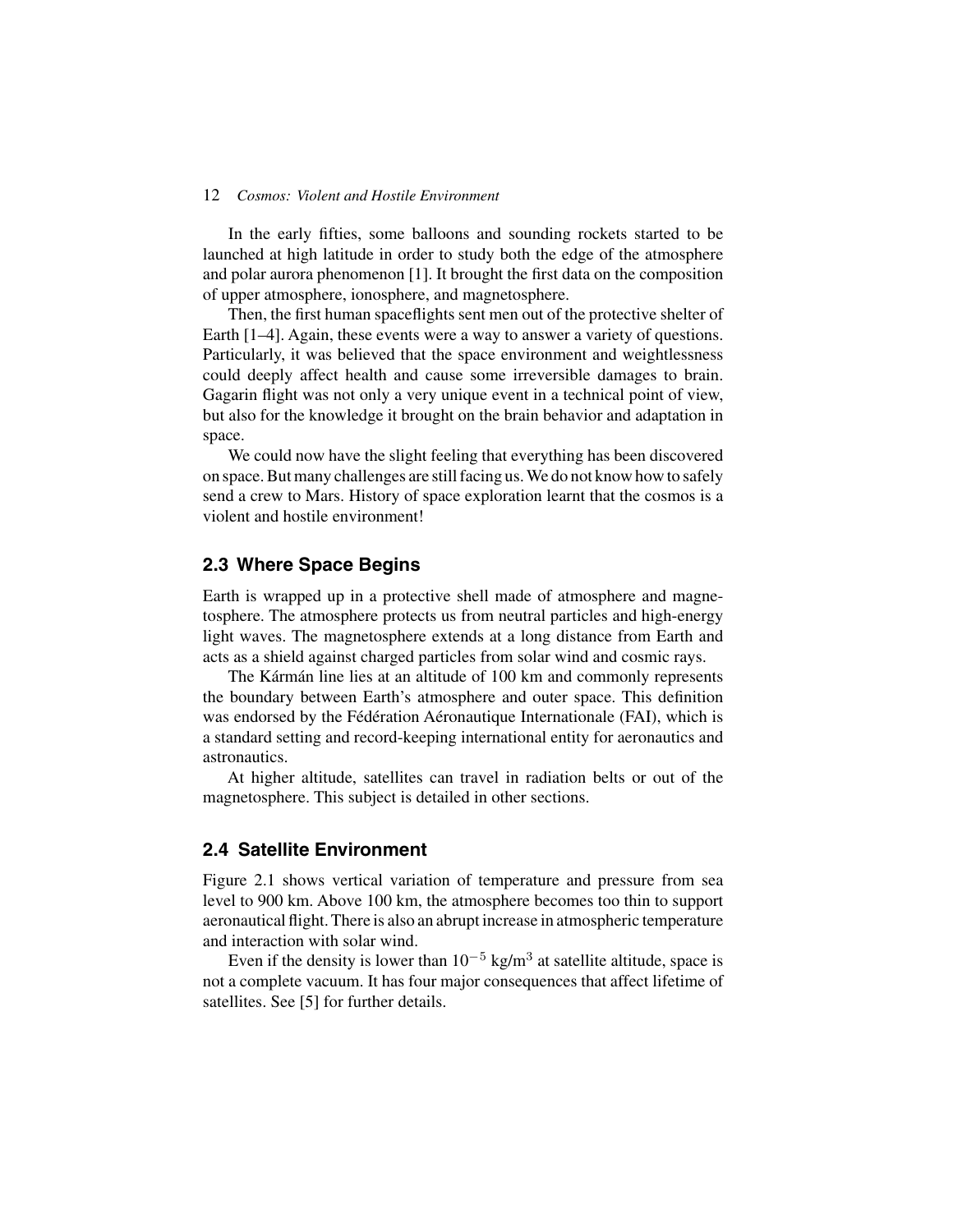

**Figure 2.1** Vertical variation of temperature and pressure in Earth's atmosphere (model MSISE-90).

#### **2.4.1 Temperature**

In space, heat exchanges can only occur by conduction or radiation, as convection is not efficient anymore. Particles'temperature in the environment is around 1,000 K. But it has low effect on satellites by conduction due to low density/pressure of the atmosphere. Heating of materials is mainly controlled by radiation. It leads to the surprising thing that objects facing to Sun are heated to temperature close to 180 °C, while their shadowed face can have a temperature as low as  $-180$  °C. It might create strong mechanical constraints on structures.

## **2.4.2 Atmospheric Drag**

Considering high velocity of satellites (several km/s depending on altitude and shape of orbit), the residual neutral atmosphere creates a drag that continuously decreases the altitude of orbit. Ground controllers have to correct it regularly. For example, ISS altitude decreases by 50–100 m each day. The orbit has to be corrected 4–6 times a year.

#### **2.4.3 Outgassing**

The third effect is due to pressure reduction that creates outgassing of various materials. Moisture, sealants, lubricants, and adhesives are the most common sources, but even metals and glasses can release gases from cracks or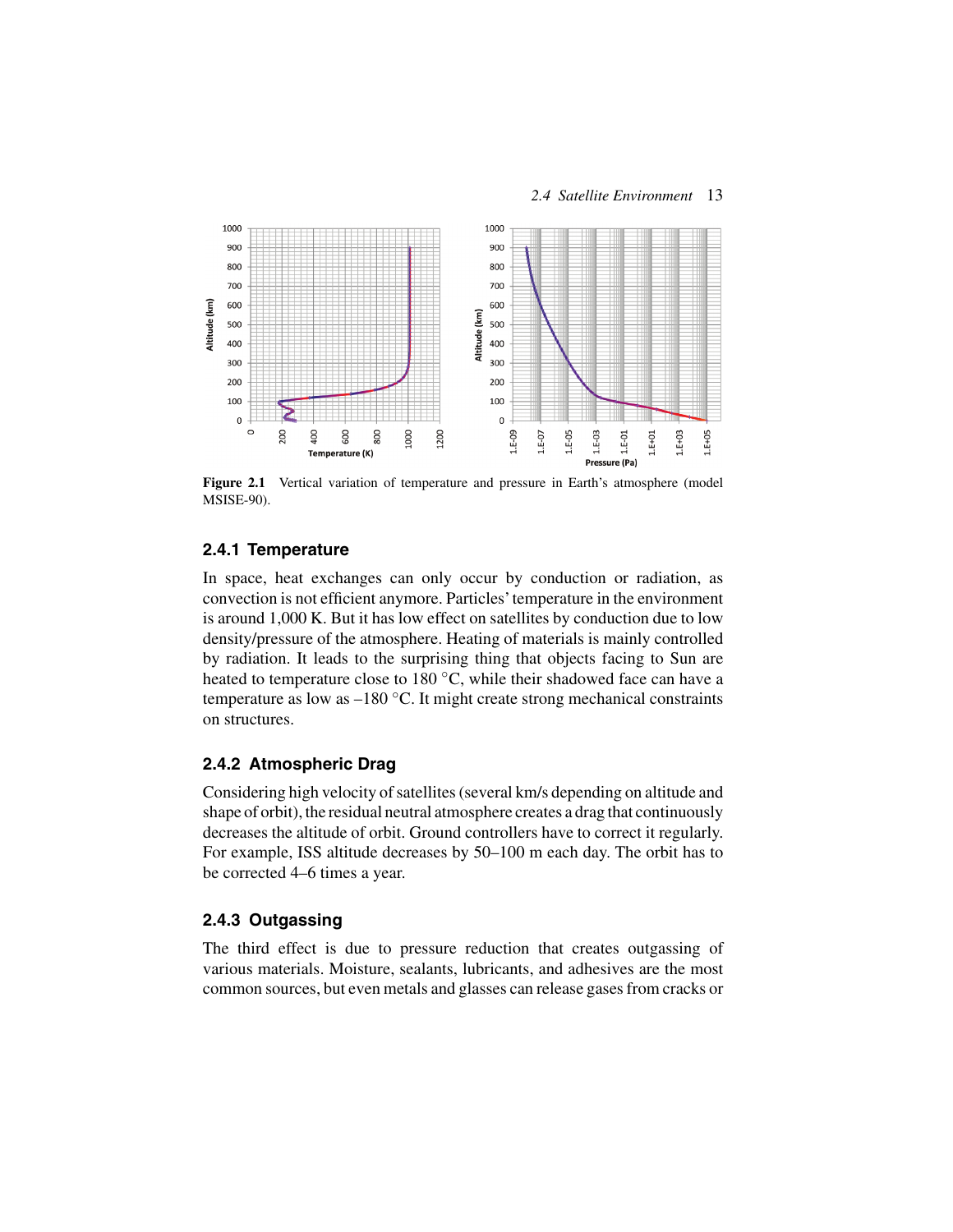#### 14 *Cosmos: Violent and Hostile Environment*

impurities. Outgassing products can condense onto optical elements, thermal radiators, or solar cells and obscure them. Space agencies maintain a list of low-outgassing materials to be used for spacecraft. Method of manufacture and preparation can reduce the level of outgassing significantly. Cleaning surfaces or baking individual components or the entire assembly before use can drive off volatiles.

ESA-NASA's Cassini–Huygens space probe has suffered reduced image quality due to a contaminant that condensed onto the CCD sensor of the narrow-angle camera. It was corrected by repeatedly heating the system to  $4^{\circ}$ C.

#### **2.4.4 Atomic Oxygen Oxidation**

The fourth consequence is due to high-velocity impacts of oxygen atoms on satellite structures. Atomic oxygen density is significant until 1,000 km, and high-energy collisions increase the oxidation power of atoms. For example, oxidation of silver creates an insulating material. Solar array efficiency can be sharply decreased due to interaction between electrical circuit and oxygen.

# **2.5 Conclusions**

The space environment affects the lifetime of satellites. For all the reasons listed in this section, we can conclude that man-made technology is not simple to bring safely into space.

For 50 years, engineers and space specialists in various domains have developed unique skills in order to make spaceships more resistant to temperature contrasts, low pressure, atomic oxygen collisions, and radiations.

The story is still on the way. Not only propulsion will be the key to send more specialized robotic missions and manned spaceships to Mars and beyond. We have to go further in terms of materials innovation and development to build stronger vessels that will be able to protect experiments and crews and send them back safely to Earth.

#### **References**

- [1] Collective work. "*50 ans de conquête spatiale*". Ciel et espace, Vol. 1, 1999.
- [2] Collective work. "*Les débuts de la recherche spatiale française au temps des fusées sondes*". Institut Français d'histoire de l'espace, e/dite, 2007.